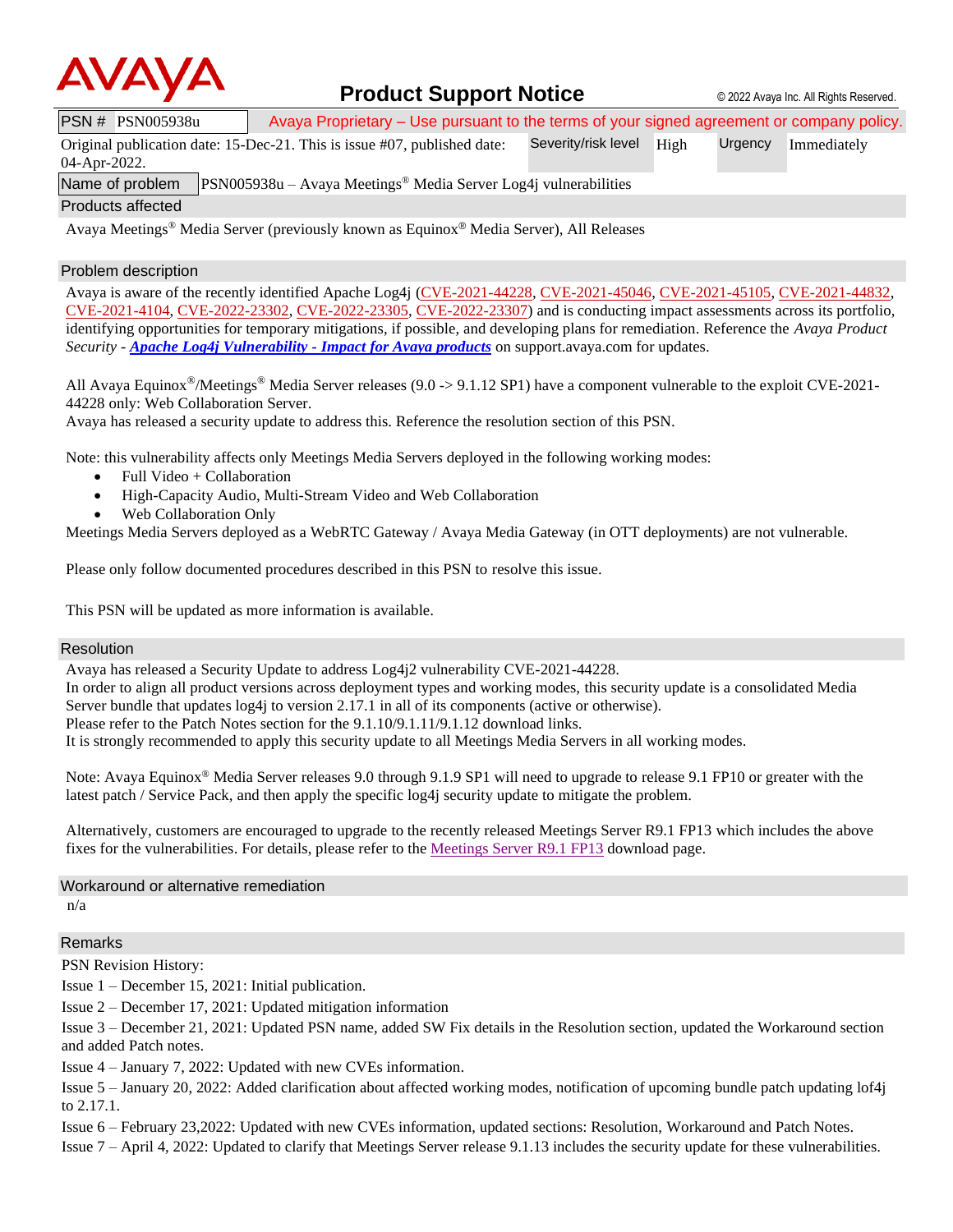# **Patch Notes**

The information in this section concerns the patch, if any, recommended in the Resolution above. Backup before applying the patch

Always – utilize VM snapshot; however, multiple copies of snapshots should not be stored on the VM.

Best practice: Wait for a few days (up to a week) to see that the new version performs well and is stable, and then delete all snapshots.

Coordinate and perform these upgrades at a time interval when the conferencing system is not in use.

#### Download

Obtain software from [https://plds.avaya.com/.](https://plds.avaya.com/)

- EQMS0000024 Avaya Meetings Media Server 9.1.10 P16. Log4j Vulnerability Security Update 2
- EQMS0000025 Avaya Meetings Media Server 9.1.11 SP1. Log4j Vulnerability Security Update 2
- EQMS0000026 Avaya Meetings Media Server 9.1.12 GA. Log4j Vulnerability Security Update 2

**Patch install instructions** Service-

interrupting? Important: Install the security update during a maintenance window to avoid service disruption. For Upgrades from prior versions, first complete the upgrade or installation and then apply the security update. Yes

Refer to the **[Administering Avaya Meetings Media Server](https://download.avaya.com/css/public/documents/101074763)** – Chapter 5: Load and patch management. Verification

The Log4j Vulnerabilities are not directly reproducible. Verify the Software Security Update by verifying that the relevant .jar files have been updated.

Before Update:

/opt/avaya/WCS/jars/log4j-api-2.3.jar

/opt/avaya/WCS/jars/log4j-core-2.3.jar

After Update:

```
/opt/avaya/WCS/jars/log4j-core-2.17.1.jar
/opt/avaya/WCS/jars/log4j-api-2.17.1.jar
```
Failure

Return to backup – VM snapshot.

Patch uninstall instructions

No uninstall. Return to backup – VM snapshot.

## **Security Notes**

The information in this section concerns the security risk, if any, represented by the topic of this PSN.

Security risks

Reference<https://cve.mitre.org/cgi-bin/cvename.cgi?name=CVE-2021-44228> Reference<https://cve.mitre.org/cgi-bin/cvename.cgi?name=CVE-2021-45046> Reference<https://cve.mitre.org/cgi-bin/cvename.cgi?name=CVE-2021-45105> Reference<https://cve.mitre.org/cgi-bin/cvename.cgi?name=CVE-2021-44832> Reference<https://cve.mitre.org/cgi-bin/cvename.cgi?name=CVE-2021-4104> Reference<https://cve.mitre.org/cgi-bin/cvename.cgi?name=CVE-2022-23302> Reference<https://cve.mitre.org/cgi-bin/cvename.cgi?name=CVE-2022-23305> Reference<https://cve.mitre.org/cgi-bin/cvename.cgi?name=CVE-2022-23307> Reference<https://logging.apache.org/log4j/2.x/security.html> Reference<https://logging.apache.org/log4j/1.2/> Avaya Security Vulnerability Classification Reference [www.avaya.com/emergencyupdate](http://www.avaya.com/emergencyupdate) **Mitigation** 

As noted in this PSN.